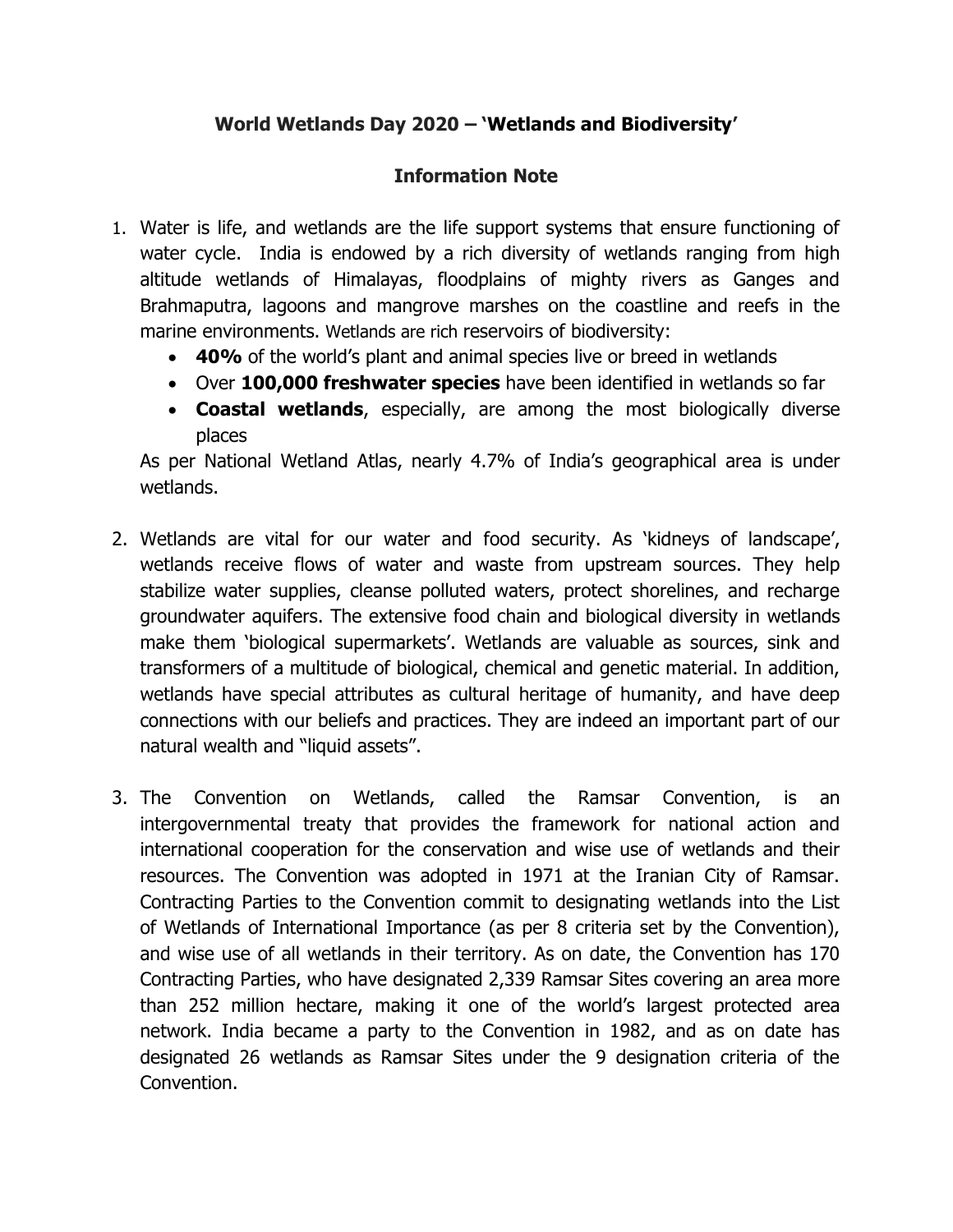- 4. The 'wise use' approach of Ramsar Convention is globally recognized. Notably, the wise use approach was coined in 1972, much before the hallmark 1992 Rio Conference wherein the term sustainable development was rendered a definition. As endorsed by Contracting Parties of the Ramsar Convention, wise use of wetlands is "the maintenance of their ecological character, achieved through the implementation of ecosystem approaches, within the context of sustainable development". The wise use approach recognizes that stemming wetland loss and degradation requires incorporation of linkages between people and wetlands, and thereby emphasizes that human use of these ecosystems on sustainable basis is compatible with conservation.
- 5. 2<sup>nd</sup> February of each year is celebrated as World Wetlands Day to mark the date of adoption of Ramsar Convention on Wetlands. The Convention is the only multilateral environmental agreement to date for conservation and wise use of wetlands. The World Wetland Day is being organized to raise awareness on the values wetlands have for nature and society. Each year, the World Wetlands Day is attached to a specific theme. The 2020 theme '**Wetlands and Biodiversity'** has been chosen to initiate actions against the losing plant biodiversity of wetlands.
- 6. Wetlands are valuable as sources, sink and transformers of a multitude of biological, chemical and genetic material. Wetlands play an important role in reducing the impact of extreme weather events such as floods, droughts and cyclones. Wetlands act as a natural sponge, absorbing and storing excess rainfall and reducing flooding. During the dry season, they release the water stored, delaying the onset of droughts and reducing water shortages.
- 7. Humans are destroying wetlands. Wetlands are vanishing three times faster than forests. 35% of wetlands have disappeared since the 1970s. 87% have been lost since the 1700s. Causes of wetland loss are drainage and infilling for agriculture and construction, pollution, overexploitation of resources (e.g., overfishing), invasive species and climate change.
- 8. The Ministry of Environment, Forest and Climate Change, as the nodal Ministry for wetlands conservation have been assisting State Governments since 1985 in design and implementation of integrated management plans. Financial assistance has been provided to State Governments for implementation of management plans for 180 wetlands. In 2017, the Ministry has also notified the Wetlands (Conservation and Management) Rules as the regulatory framework for wetlands in the country.